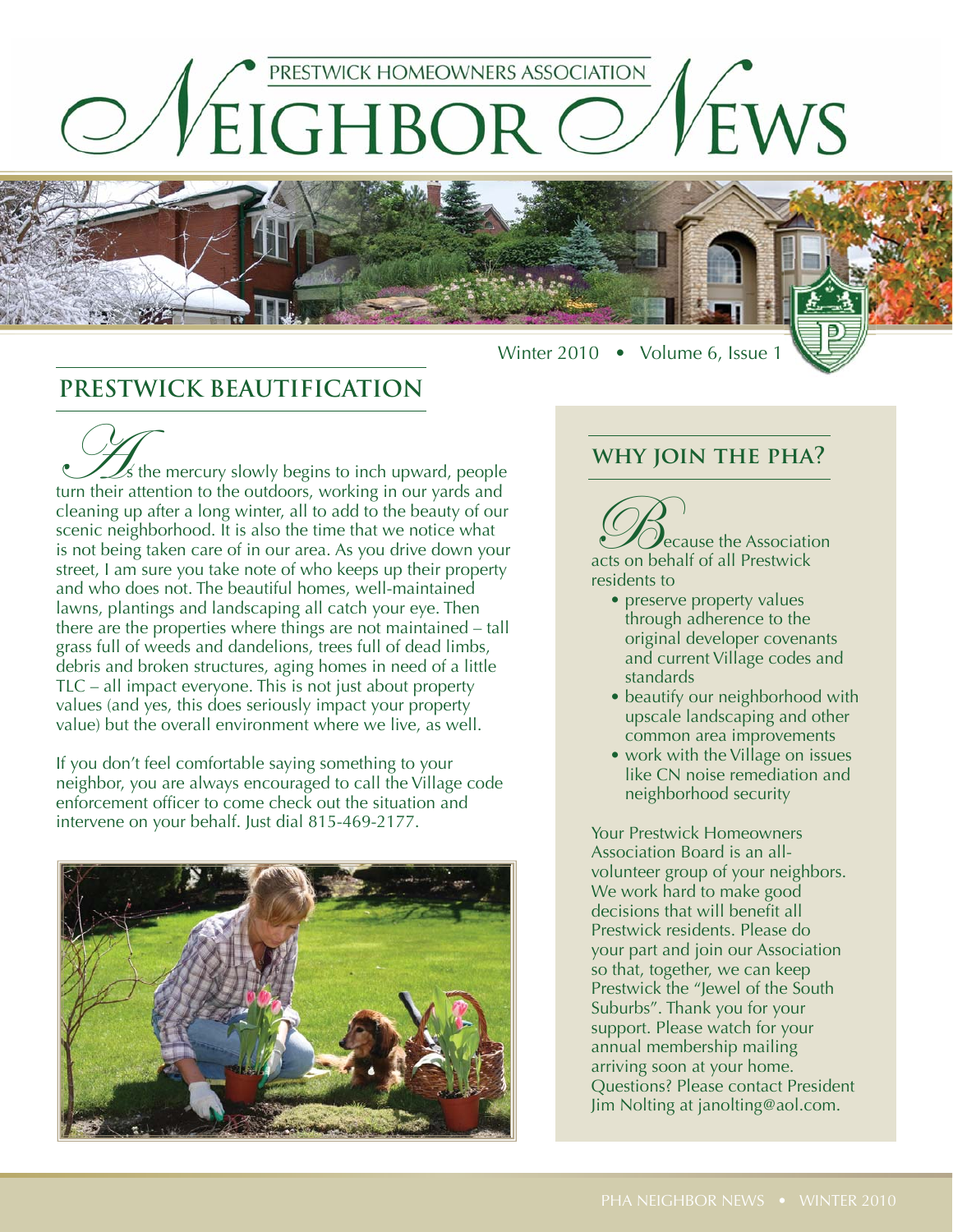# **Prestwick Garden Walk**

For though the snow is still on the ground, the PHA is thinking about spring and all the beautiful gardens that will begin to bloom. They've also set the date for the 2nd Annual Prestwick Garden Walk…Sunday, July 11, from 1-4 p.m.

Host homes are needed featuring gardens of all sizes and shapes. Don't be shy. Show your neighbors the fruits of your labors. Contact Jim Nolting at 815-464-0341 or janolting@aol.com.





## **thank you to liberty**

**For the past two years, Liberty Creative**<br>Solutions has provided the design and printing of our directory, newsletter and other print material at no cost to the homeowners, thanks to the generosity of Liberty CEO and Prestwick resident Bill Kiehl and his staff.

Liberty is a full-service integrated marketing and professional design firm with in-house print production, bindery, mailing and distribution capabilities. The end products always look great. For more information on Liberty Creative Solutions, visit www.libertycreativesolutions.com or call 708-633-7450.

# **WELCOME NEW NEIGHBORS**

Hey Neighbor! Have you seen the moving van unloading in your (new) neighbor's driveway? The PHA would like to know. Our goal is to be able to personally welcome each new family into Prestwick and give them information on our wonderful community



and active homeowners association. Please help us connect with our recent move ins…contact Jim Nolting at janolting@aol.com.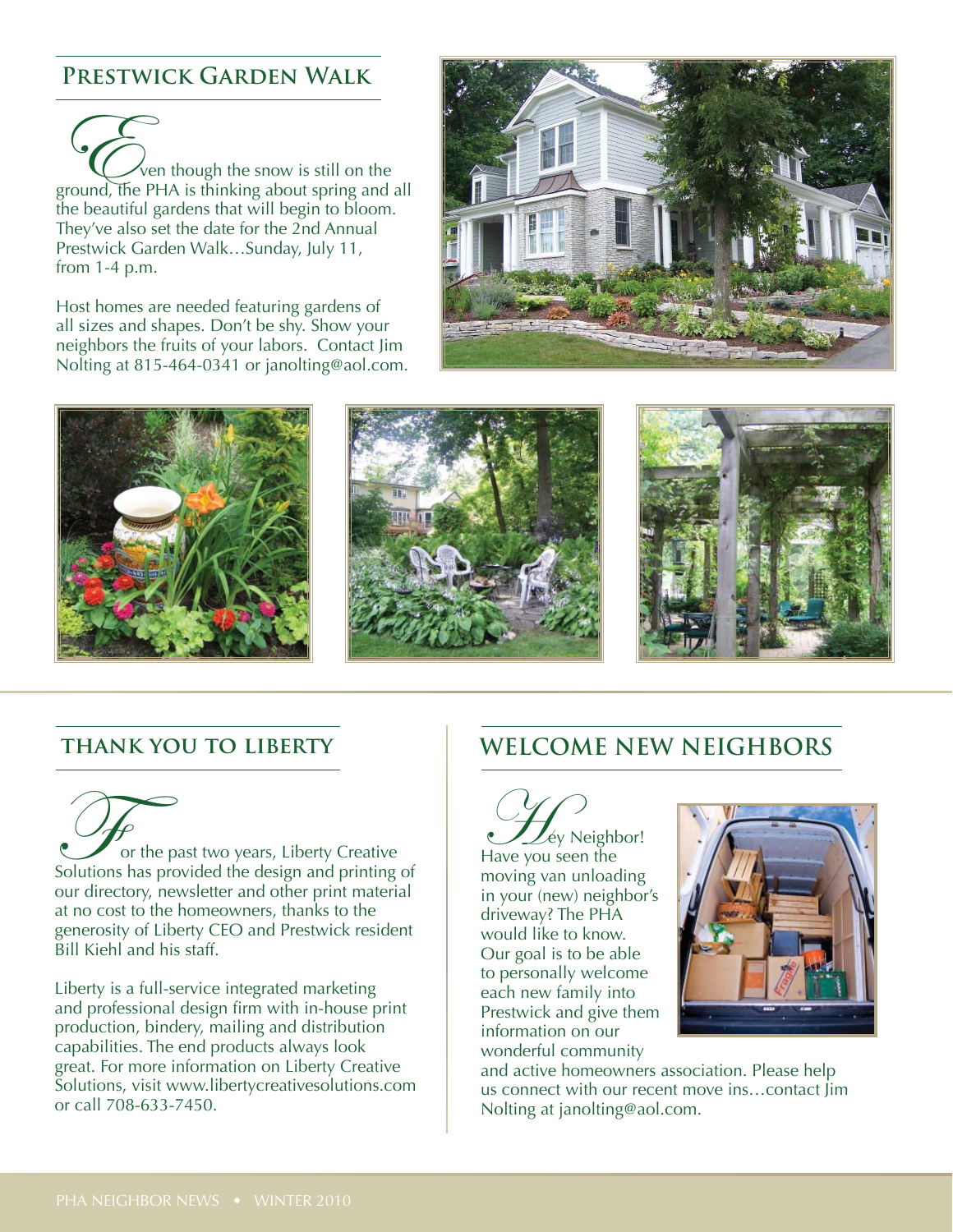

Have you met Pressy? She's the neighborly know-it-all of all know-it-alls and rumored to be related to advice-giving Abby. know-it-all Pressy will provide Prestwick residents with all your need-to-know info regarding community concerns. Feel free to send Pressy your own questions at **info@prestwickhomeowners.com.** questi

#### *Dear Pressy,*

*I lead a pretty uneventful life. I mow my lawn. I trim my landscaping. I keep my house in tip top condition. Really, I'm just a quiet family man. But my neighbor must think I'm up to no good. His outdoor lighting shines in my windows at all hours of the night. I can't sleep. I can't watch tv without a glare. I feel like I'm a deer in headlights. What should I do?*

*Signed, Longing for the Dark Ages*



#### Dear Longing,

I'm assuming you've tried gently and politely suggesting to your neighbor that he redirect his landscape lighting. If that plea fell on deaf ears, you might try contacting the Village and asking their ordinance officer to make a nighttime visit to correct the problem (815-469-2177). You also may want to highlight this article and leave a copy for him on his front door. Maybe then he'll get the hint.

Hoping you no longer see the light, Pressy

### *Dear Pressy,*

*I heard from my neighbors that the Prestwick Homeowners Association board members get paid a stipend for serving on the board and have even voted to use Association dollars to fund scholarships for their own college age kids. That sounds outrageous to me, and it's why I haven't joined. Do you know if the rumors are true?*

*Signed, Seeking the Truth*

#### *If you have a story you would like to submit, please send to janolting@aol.com.*

#### Dear Seeking,

That does sound absolutely outrageous and it is… because those are rumors! The Prestwick Homeowners Association Board is a group of your neighbors who volunteer their time to serve on the Board. They do not, under any circumstances, receive compensation for their service. Furthermore, they have never used any Association money for personal purposes, like beverages at meeting or scholarships for their own children. In addition, the Prestwick Country Club donates the use of one of their rooms for monthly board meetings. Over the winter when the Club is closed, the Board meets at the home of the president.

Very "true"ly yours, Pressy